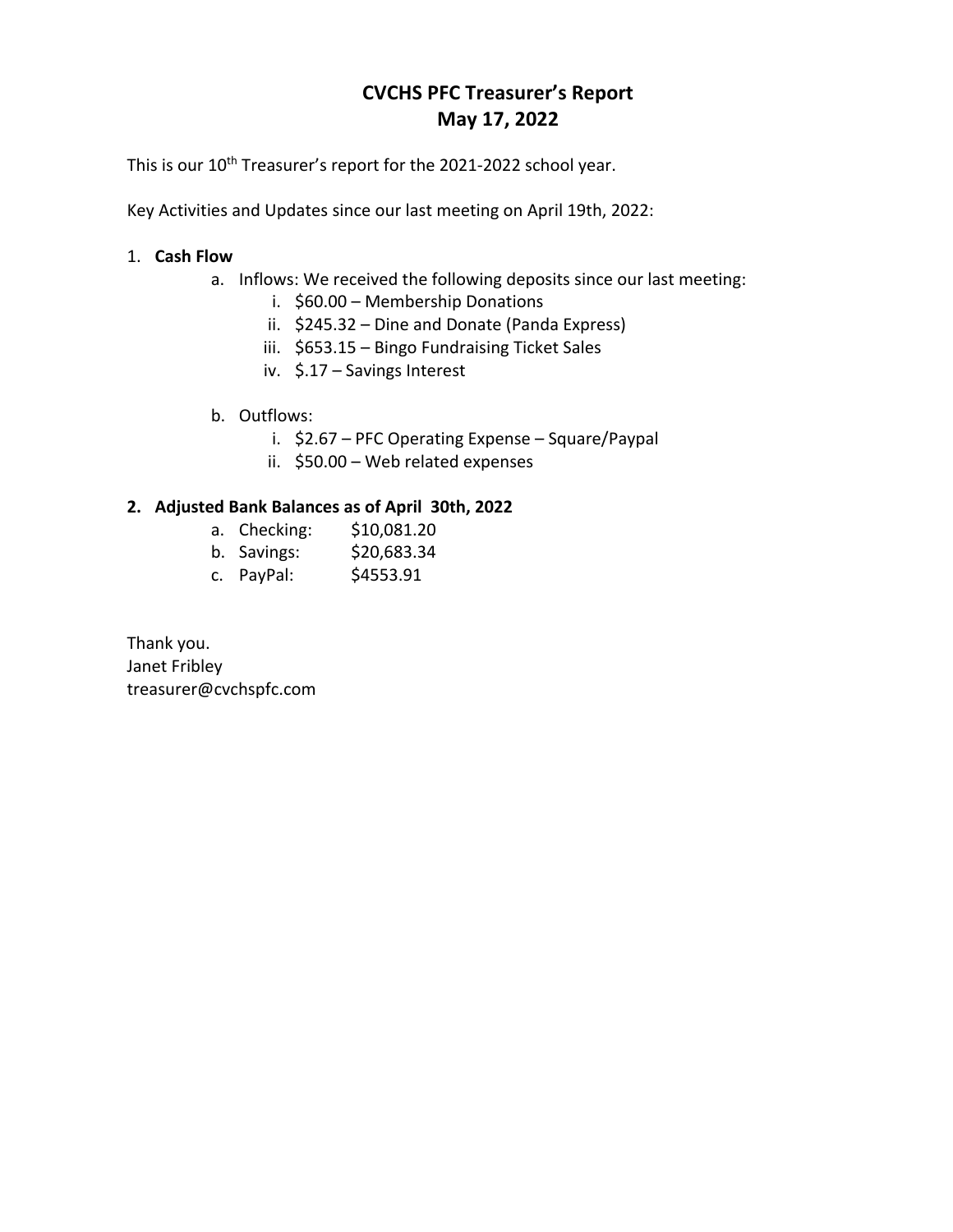### CVCHS PFC Cash Flow

8/1/2021 through 4/30/2022

| 5/10/2022                      |                       |                       |                          |                         |                         |                       |                       |                       |                       | Page 1                  |
|--------------------------------|-----------------------|-----------------------|--------------------------|-------------------------|-------------------------|-----------------------|-----------------------|-----------------------|-----------------------|-------------------------|
| Category                       | 8/1/2021<br>8/31/2021 | 9/1/2021<br>9/30/2021 | 10/1/2021-<br>10/31/2021 | 11/1/2021<br>11/30/2021 | 12/1/2021<br>12/31/2021 | 1/1/2022<br>1/31/2022 | 2/1/2022<br>2/28/2022 | 3/1/2022<br>3/31/2022 | 4/1/2022<br>4/30/2022 | OVERALL<br><b>TOTAL</b> |
| <b>INCOME</b>                  |                       |                       |                          |                         |                         |                       |                       |                       |                       |                         |
| 4010 - Membership Donations    | 460.00                | 260.00                | 80.00                    | 60.00                   | 60.00                   | 60.00                 | 60.00                 | 60.00                 | 60.00                 | 1,160.00                |
| 4020 - Employee Giving         | 15.00                 | 15.00                 | 0.00                     | 45.00                   | 0.00                    | 22.50                 | 45.00                 | 22.50                 | 0.00                  | 165.00                  |
| 4230 - Amazon Smile Donations  | 140.37                | 0.00                  | 0.00                     | 126.91                  | 0.00                    | 0.00                  | 0.00                  | 178.83                | 0.00                  | 446.11                  |
| 4312 - Savings Interest Earned | 0.18                  | 0.17                  | 0.18                     | 0.17                    | 0.18                    | 0.18                  | 0.16                  | 0.18                  | 0.17                  | 1.57                    |
| 4410 - Dine and Donate         | 0.00                  | 0.00                  | 352.54                   | 0.00                    | 204.05                  | 0.00                  | 0.00                  | 294.10                | 245.32                | 1,096.01                |
| 4420 - Bingo Fundraising       | 0.00                  | 57.66                 | 86.79                    | 0.00                    | 0.00                    | 0.00                  | 0.00                  | 86.79                 | 753.15                | 984.39                  |
| 4430 - Columbia                | 0.00                  | 0.00                  | 0.00                     | 0.00                    | 0.00                    | 0.00                  | 533.04                | 0.00                  | 0.00                  | 533.04                  |
| <b>TOTAL INCOME</b>            | 615.55                | 332.83                | 519.51                   | 232.08                  | 264.23                  | 82.68                 | 638.20                | 642.40                | 1,058.64              | 4,386.12                |
| <b>EXPENSES</b>                |                       |                       |                          |                         |                         |                       |                       |                       |                       |                         |
| 5010 - PFC Operating Expense   | 11.95                 | 7.63                  | 3.56                     | 2.67                    | 2.67                    | 2.67                  | 2.67                  | 2.67                  | 2.67                  | 39.16                   |
| 5020 - PFC Insurance           | 0.00                  | 0.00                  | 0.00                     | 580.00                  | 0.00                    | 0.00                  | 0.00                  | 0.00                  | 0.00                  | 580.00                  |
| 5060 - PFC Tax Prep and Fees   | 0.00                  | 0.00                  | $-10.00$                 | 0.00                    | 0.00                    | 0.00                  | 0.00                  | 0.00                  | 0.00                  | $-10.00$                |
| 5070 - Web Related Expenses    | 0.00                  | 0.00                  | 0.00                     | 0.00                    | 0.00                    | 0.00                  | 0.00                  | 0.00                  | 50.00                 | 50.00                   |
| 5090 - Bingo_Painting Expenses | 0.00                  | 0.00                  | 0.00                     | 0.00                    | 0.00                    | 0.00                  | 0.00                  | 0.00                  | 100.00                | 100.00                  |
| 5420 - Bingo Refund            | 0.00                  | 0.00                  | 144.45                   | 0.00                    | 0.00                    | 0.00                  | 0.00                  | 0.00                  | 0.00                  | 144.45                  |
| 6120 - Staff Support           | 252.45                | 0.00                  | 0.00                     | 0.00                    | 0.00                    | 0.00                  | 0.00                  | 0.00                  | 0.00                  | 252.45                  |
| 7270 - Senior Activities       | 0.00                  | 100.00                | 0.00                     | 0.00                    | 0.00                    | 0.00                  | 0.00                  | 0.00                  | 0.00                  | 100.00                  |
| <b>TOTAL EXPENSES</b>          | 264.40                | 107.63                | 138.01                   | 582.67                  | 2.67                    | 2.67                  | 2.67                  | 2.67                  | 152.67                | 1,256.06                |
| <b>OVERALL TOTAL</b>           | 351.15                | 225.20                | 381.50                   | $-350.59$               | 261.56                  | 80.01                 | 635.53                | 639.73                | 905.97                | 3,130.06                |